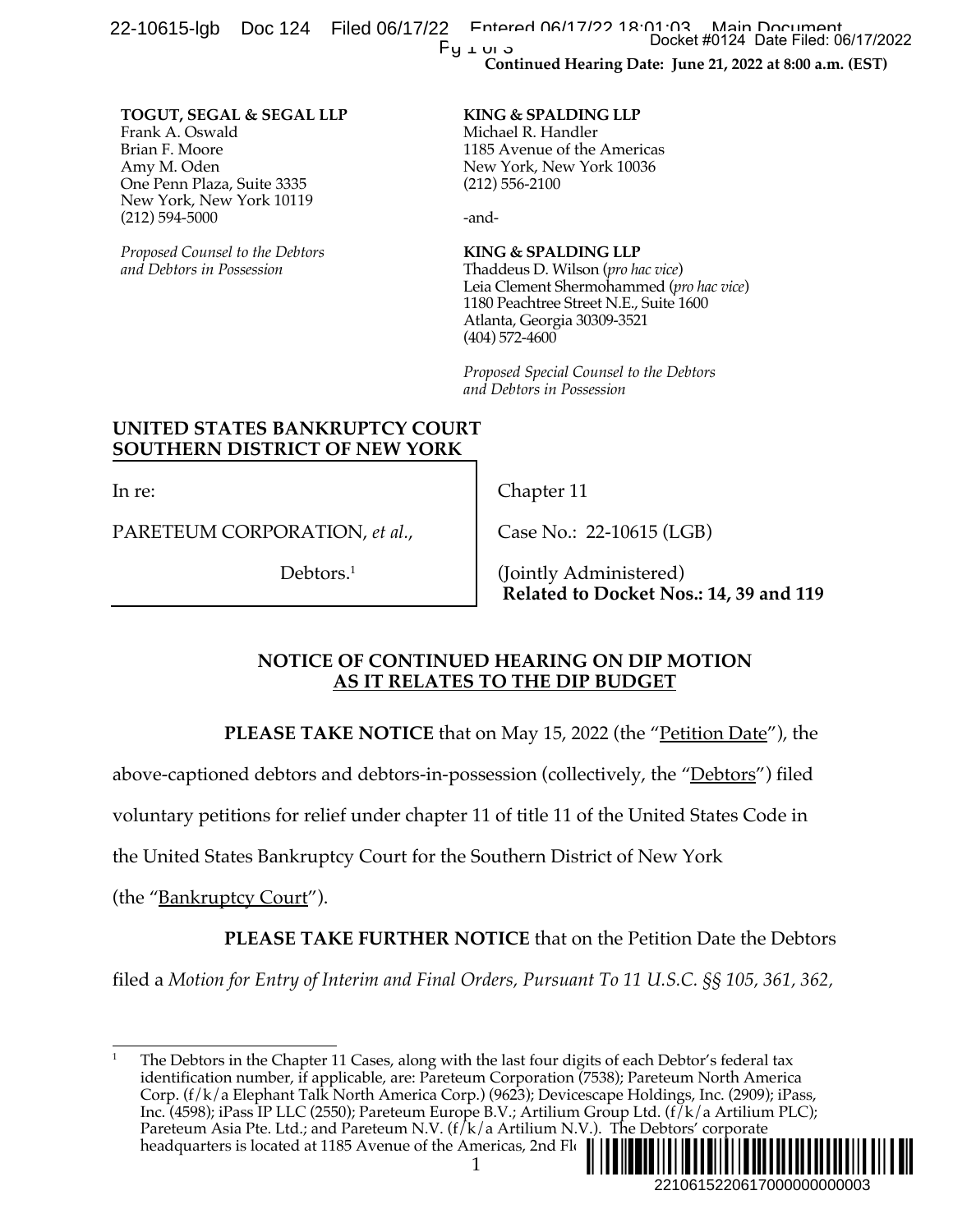*363, 364, 503, 506, 507, and 552, (I) Authorizing The Debtors To (A) Obtain Postpetition Financing and (B) Use Cash Collateral, (II) Granting Liens And Providing Claims With Superpriority Administrative Expense Status, (III) Granting Adequate Protection To The Prepetition Secured Parties; (IV) Modifying The Automatic Stay, (V) Scheduling A Final Hearing, and (VI) Granting Related Relief* [Docket No. 14] **(the "DIP Motion"),** which was approved on an *interim basis,* pursuant to an *Interim Order signed on 5/18/2022* [Docket No. 39]. 22-10615-lgb Doc 124 Filed 06/17/22 Entered 06/17/22 18:01:03 Main Document Pg 2 of 3

**PLEASE TAKE FURTHER NOTICE** that the Debtors filed a proposed final form of DIP Order with the Court on June 15,2022 (**the "Proposed Final DIP Order**") [Docket No. 119].

**PLEASE TAKE FURTHER NOTICE** that a hearing to consider the DIP Motion and the Proposed Final DIP Order was heard on June 15, 2022 at 3:00 p.m. (ET), at which time the Court approved the DIP Motion on a final basis subject to agreement among the Debtors, the Creditors Committee and the DIP Lender on the final form of DIP Budget. Because the parties did not reach agreement on the form of final DIP Budget, the Court held a hearing on June 17, 2022 at 4:30 p.m. which hearing has been continued to Tuesday, **June 21, 2022 at 8:00 a.m. (ET) (the "Continued Hearing")**.

**PLEASE TAKE FURTHER NOTICE** that the Continued Hearing will be held via Court Solutions LLC at www.court-solutions.com. Parties wishing to participate in the First Day Hearing must make arrangements through CourtSolutions LLC no later than 3:00 p.m. on June 20, 2022. Instructions to register for CourtSolutions LLC are attached to the Court's General Order M-543.

**PLEASE TAKE FURTHER NOTICE** that Gen. Ord. M-543, along with other temporary procedures implemented by the Bankruptcy Court in connection with the COVID-19 pandemic (including electronic filing procedures for *pro se* parties) can be found by visiting www.nysb.uscourts.gov (the "Bankruptcy Court's Website) and clicking on the "Coronavirus COVID-19 Protocol" banner.

2